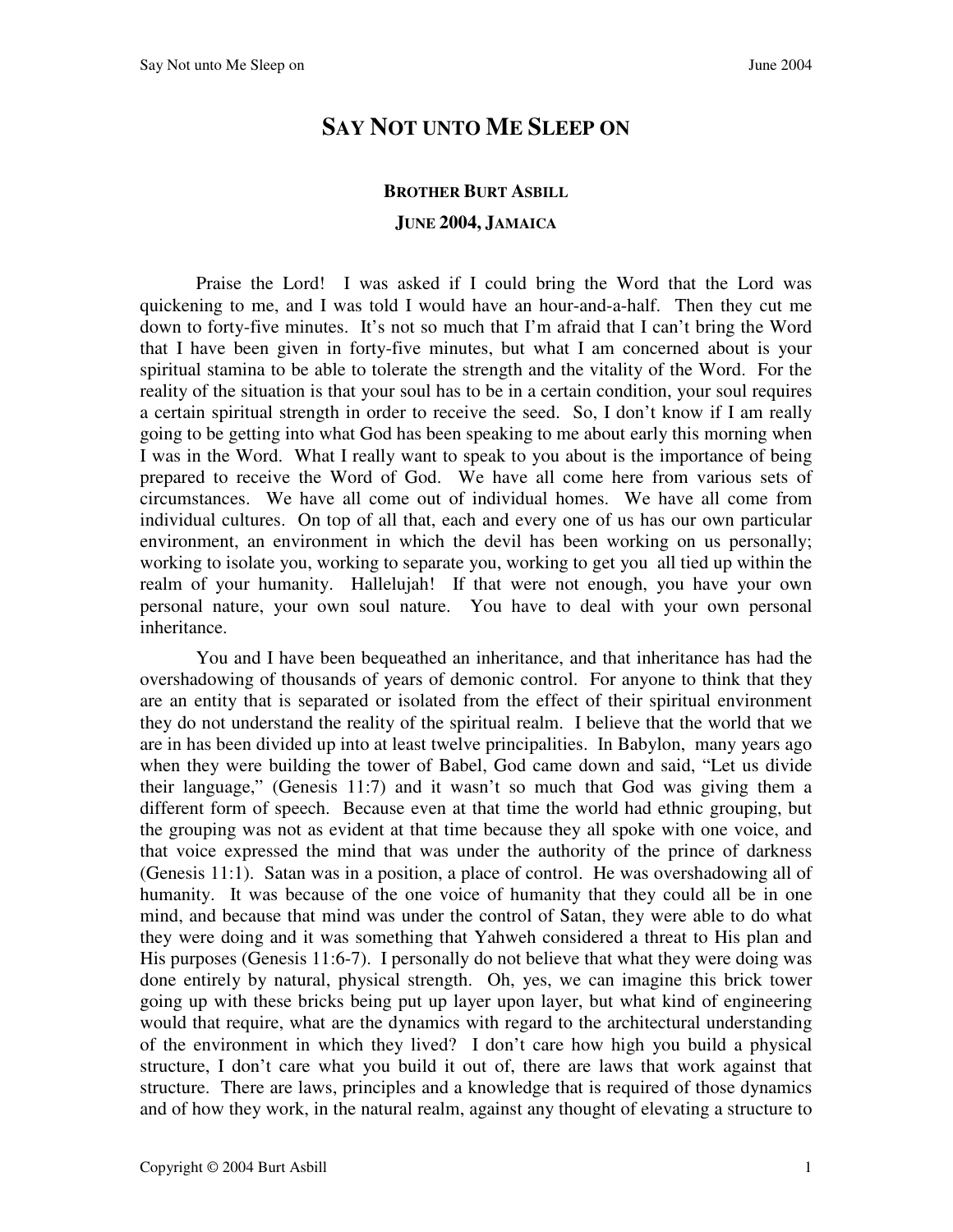a place that it has the preeminence they desired over their environment, especially if its design is to have something of an everlasting quality. *And they said, Go to, let us build us a city and a tower, whose top may reach unto heaven; and let us make us a name, lest we be scattered abroad upon the face of the whole earth* (Genesis 11:4).

What we are talking about is the understanding of the spiritual principles. We are talking about having a working knowledge of spiritual environments. *For the invisible things of him from the creation of the world are clearly seen, being understood by the things that are made, even his eternal power and Godhead; so that they are without excuse* (Romans 1:20). What we are talking about is a people who had not been under the dominion of the natural/spiritual shadow of sin for the length of time which we have been under it. We are talking about a people that had a cognitive reality of how the spiritual principles that govern the world worked.

Now, I am getting all of this information from the Spirit, because God is speaking to me out of the eleventh chapter of Genesis. He said, *Let us go down*, least they do what? Let us go down and confound their language, least they do what? Accomplish! Are we talking about the spiritual God, concerned for a natural being that lives in a natural set of circumstances acquiring something in a natural set of circumstances? I do not think so. What we are talking about is an opening and an awareness of the operation of spiritual principles on the basis of spiritual knowledge that is being motivated by a spiritual realm. *And the LORD said, Behold, the people is one, and they have all one language; and this they begin to do: and now nothing will be restrained from them, which they have imagined to do* (Genesis 11:6). Hallelujah! God had to go down and confound their language. When He confounded the language, the people began to segregate themselves with other people that they could relate to; that they could communicate with on the basis of their ability in communicating thought transference,ideas, and perceptions. There were spirits, there were principalities, there were powers that were there in the midst of that heavenly realm and those principalities were assigned.

You know, when the devil took over the world, he took it over not just in the aspect of himself alone - but he made promises. He made promises to those angels that capitulated from the presence of God. They moved from their position of righteousness into their position of darkness on the premise that something would be given to them, that these people that were in the earth would be their inheritance. So, God moved in the midst of humanity, but in the moving, God brought forth confusion and disunity! It isn't that God wasn't aware of what was going on. God was very much aware of what was going on. God wasn't looking at what was happening at that very moment. God was looking down through the corridors of time. It says of the saints of the Old Testament that they saw... What did they see? John says that Abraham saw the day of Christ (John 8:56). Hallelujah! Isn't that what the scripture says? My Bible must be different than yours. What was he seeing? He was seeing the spiritual reality of the HOPE and the DESIRE that was in God. Hallelujah!

God called Abraham, not for the purpose of blessing one man, or for raising up one nation, but God called Abraham for the purpose of bringing forth a man of integrity and righteousness. His purpose was to demonstrate the reality of a spiritual realm in the midst of a devilish generation, in the midst of a hellish environment. God called a man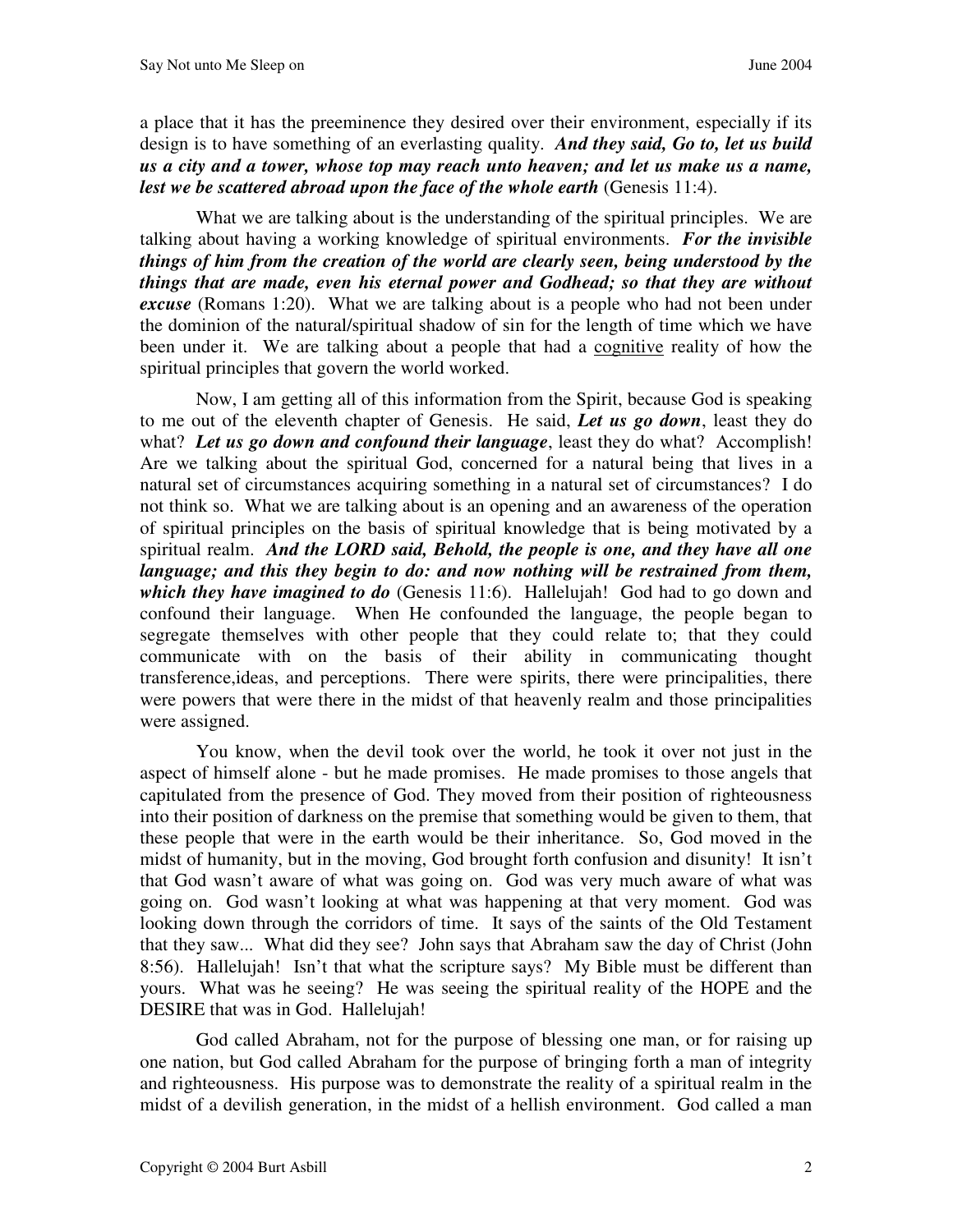that was born under sin, born under the bondage of death and desolation under the authority of the spirit of the Prince of Chaldea, and in that environment, without the Holy Ghost, Yahweh spoke to a man and that man responded. Hallelujah!

We are going to stand next to men like that. On the day of judgement and accountability we are going to stand before God in the midst of this company of like kind. Hallelujah! What is our testimony going to be? They did not have the Blood. They only had a reality of a word that was spoken to them of an experience, an event that was going to happen in the Blood. The Bible says that the Lamb was slain from the foundations of the earth. *And all that dwell upon the earth shall worship him, whose names are not written in the book of life of the Lamb slain from the foundation of the world* (Revelation 13:8).

That means that in His omnipotence, God knew that man was going to fall into sin, and He knew that sin was going to be ruling and reigning for some six thousand years over humanity. And He made provisions all down the line, all through the generations of men and women and children that were coming forth and being birthed under this domination of degradation and darkness. God was speaking to men about His provision for deliverance. Loose! Hallelujah! Hallelujah!

We have been called here to Jamaica for a purpose, and it is not to get a tan, by the way. We have been called for a purpose. It is not for you to build your own church on your pet doctrine or for you to get your own perception or understanding of the things that God is doing. It has nothing to do with it. There is a place of exaltation; there is a place of lifting up that God is desirous to be in absolutely, solely, totally, and entirely. Hallelujah! That is what the Word says in John, in the first chapter. It says that God was in the world, and the world was made by Him, and nothing that was made, was made without Him (John 1:1-3). We need to wake up to reality. We need to wake up to the reality of the spiritual realm that is around us and the things that are going on in that environment and what effect it has upon us. We are but dust! It says that man's soul is as grass and yet we think that we are eternal (Psalms 103:15, I Peter 1:24). Do you know that we are only eternal on the basis of the Word that we have heard and the Word that we cleave to? Hallelujah! There are some things coming forth in this generation of technology, you are hearing some of it. If you are like me, you have to struggle with some of it, because I'm not a man of high intellect. Hallelujah! But I understand, I understand, I understand that it is imperative for me to be able to grasp hold of this reality, that we are living in the last days, and that God wants a spiritual people to come forth out of the midst of the muck and the mire of sin and death to overcome the spirit of perdition. God wants a spiritual people to rise up in the strength and vitality of the spiritual man (Christ) that has to be birthed within their soul. My God! Hallelujah! Hallelujah!

Paul said, "I am always bringing my body under subjection" (I Corinthians 9:27). He is not talking about a rigorous course of exercise and doing the things that he needed to do to keep himself in shape. He is talking about the wretchedness and the darkness that is in his soul and that is the nature of sin. He says, "Therefore, it is no longer I that do it, but the nature of sin in me that does it" (Romans 7:20-23). He is talking about overcoming that spirit that the Bible calls the spirit of the son of perdition*. Let no man deceive you by any means: for that day shall not come, except there come a falling*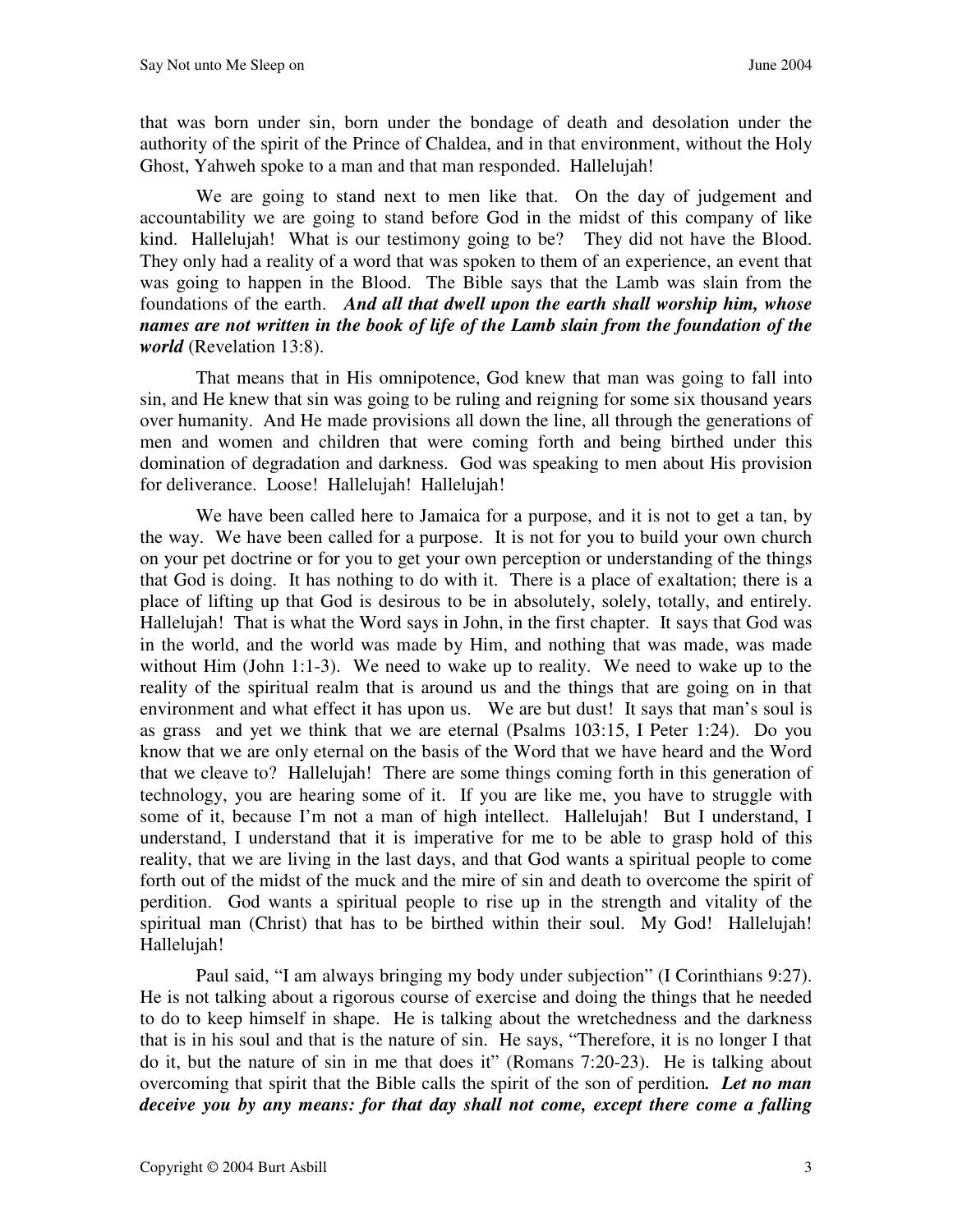## *away first, and that man of sin be revealed, the son of perdition,* Thessalonians 2:3. Hallelujah!

God has called us forth as warriors. God has called us forth to give our lives in the fight against that nature, to rise up in the strength of the Spirit, the vitality of the anointing of God, by the Word of God. Hallelujah! Thank God for the end-time Word that speaks to us about those things that pertain to Sonship! Thank God for the reality of Heaven!

We seem to think that, by some philosophical, physiological, or intellectual way, that we can come into a place of vitality and strength. Man has tried to do it generation after generation. There has been one denomination after the other that has come forth on the basis of man's thought and what he perceived to be God, and it was not God. (It did not hold man's sin from manifesting in every situation that man called God. Sin. Sin. Sin. Sin. Sin. Sin of lust, sin of greed, sin of division, sin of separation. My God! My God! We contend for health. We contend for wealth and we do not achieve. Where is? Where is? Where is? Where is the desire for God? Where is the burden in the Body to lay one's life down for another? *Endeavouring to keep the unity of the Spirit in the bond of peace* (Ephesians 4:3). Where is that desire for Him? Where is the desire for the nature of Christ?

We want to be vindicated, Brother Russ! Somebody stepped on our toes. Somebody moved contrary to the way that we like. Somebody moves in a manner that offends us. And we want to be vindicated, we want to be exalted as being right. I was talking to a person here; I don't remember who I was talking to, so don't get mad at me. But it illustrated a point to me. They were telling me something of the situation that they were in and they were saying that they were going to do such and such and they were going to the court for an appeal. And I said to them, "How much appeal did Jesus have? How much did He suffer on the basis of false accusation, and what did He do, from the cross?" From the moment of death, after they had scourged and beat Him, spit upon Him, and He had been marched through the city as a mockery? Loose them! You ought to get some books out and you ought to read about crucifixion and the populous view of it. You were considered less than dirt and the people could do anything that they wanted to you. As they moved through the city, the people had the opportunity to do whatever they wanted that was despicable and shameful. We don't know the half of it! We weren't there! Do you think that the movie "The Passion of the Christ" was X-rated? What about the actuality of what really went on - and the Man was innocent! He was innocent!He was innocent, and yet from that place, after all had been said and done, Hallelujah, hallelujah, He didn't get down and say, "Well, these people aren't worth it. These people aren't fit. These people aren't quality material." Do you know what? He knew that some of them were not going to make it. We are talking about a man that had the omniscience of Elohim imparted to Him. He knew that some of them were not going to make it. Hanging up there on the cross, looking upon the faces of those men, He had an intuitive, God-given knowledge that some of them were not going to make it! And yet He said, "Father, forgive them" (Luke 23:34). Right up to the end. Right up to the finish. No whimpering, no quivering, no misery, no wallowing, no self-pity, no, "My God, they are not even going to accept what I am doing." He said, "Father, forgive that one and that one and, by all means, even the high priest. Father, forgive them."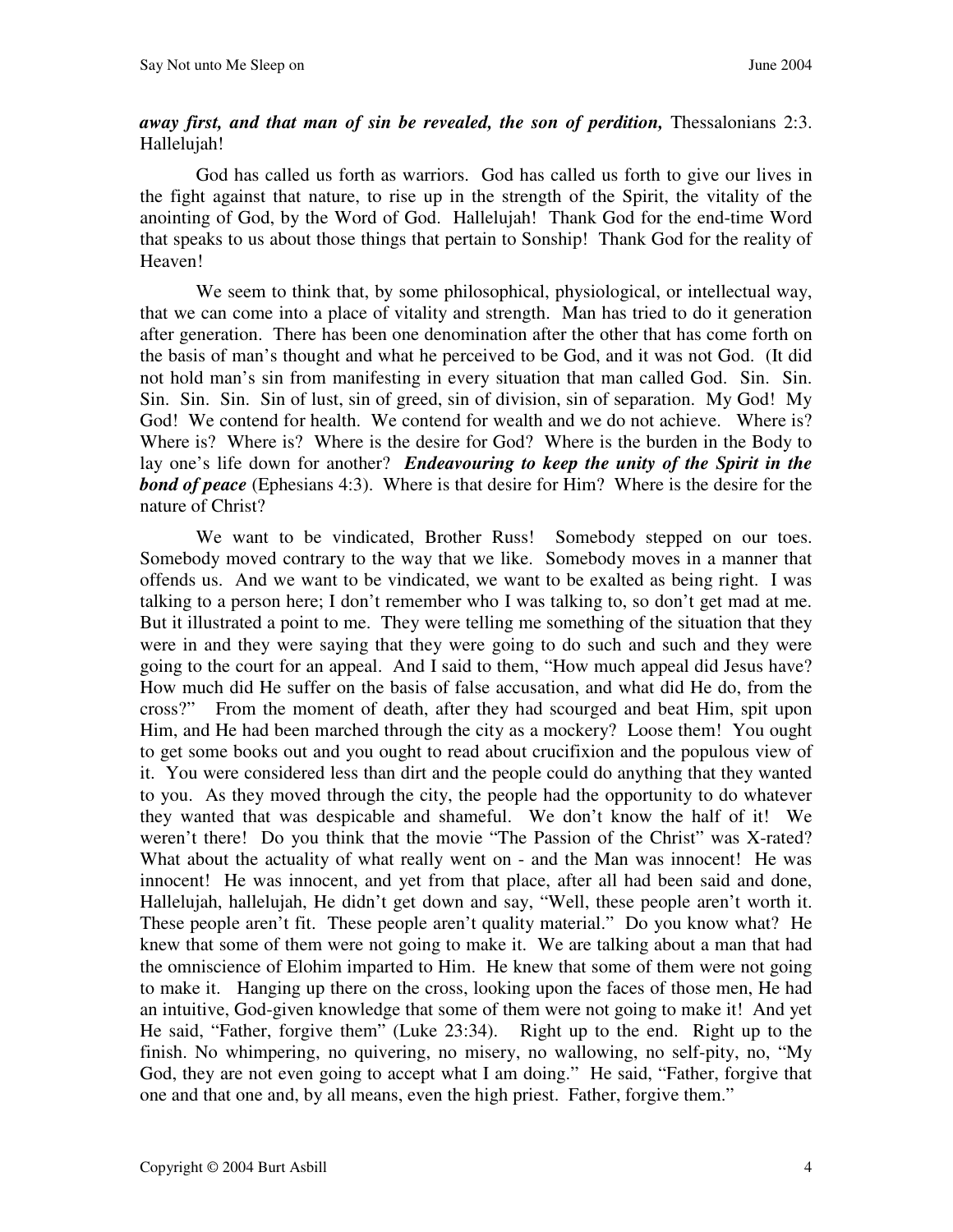My God! Where, where, where in the midst of our humanity is that nature? Where is that nature that reaches out, reaches out, reaches out, reaches out for redemption? It reaches and reaches and reaches and reaches out again and again, always offering redemption and reconciliation.

You know, there is only one person who can tell you that enough is enough and it is on the basis of what He has done. I don't think He is going to say, "Enough is enough," because I don't think we have given what He has given; we have not yet resisted as unto blood. We have not yet arrived at that place that we might have that privilege. We have not yet earned that right and we have not yet arrived at the place where we can be called sons. The world is always out there trying to suck us in, to rob from us the vitality and the strength of the Word. We think it is our intellectual perception of the Word that gives us our spiritual vitality. It is not the Word that makes you an end-timer! It is the reality of the Word working in you! *Who now rejoice in my sufferings for you, and fill up that which is behind of the afflictions of Christ in my flesh for his body's sake, which is the church: Whereof I am made a minister, according to the dispensation of God which is given to me for you, to fulfil the word of God; Even the mystery which hath been hid from ages and from generations, but now is made manifest to his saints: To whom God would make known what is the riches of the glory of this mystery among the Gentiles; which is Christ in you, the hope of glory: Whom we preach, warning every man, and teaching every man in all wisdom; that we may present every man perfect in Christ Jesus: Whereunto I also labour, striving according to his working, which worketh in me mightily* (Colossians 1:24-29).

When you begin to deny the very basis of that Word, by your actions of unbelief, you begin to erode the foundation of your salvation; you begin to erode the very basis on which you have built; the thing upon which you stand.

I was involved with a fellowship, my God, and a lot of the young people rose up in the fellowship and said that we are too hard, too severe, too strict, too this, and too that. We were line-Word-orientated people. The thing that was spoken was, "You haven't taught us. You haven't shown us." I want to share something with you. It is not that they weren't shown; it was that they knew too much Bible. They had too much Word, and that Word was in their soul convicting them of their wrong thoughts and attitudes. They could not discredit the Word but what they could do is to discredit the messengers. If you can discredit the one who brings the message, and then somehow you do not have to accept or believe the message. Their battle cry was, "Well, we want to go to other churches." Praise the Lord! I said, "Go to other churches, but let me tell you what is going to happen! Let me tell you what is going to happen with your experience of going to other churches. You are going to participate for a while, and then, because of the watered down gospel of righteousness that is ministered, and the worldliness that is ingrained within their programs, it will anesthetize your conscience to a point that your heart becomes hard of hearing THE WORD of Yahweh and you will end up in sin." How could I predict it so accurately? Because their intent was not to hear the Word of God. I said to them, "Your goal is not to hear the Word of God, your goal is to participate in sin, you will end up in sin." Every one of those young people are in rebellion and in sin. Every one of them is in sin. Sin. Sin. I must bring my body under subjection! You know, there are a lot of things that I like to do. You know, as a human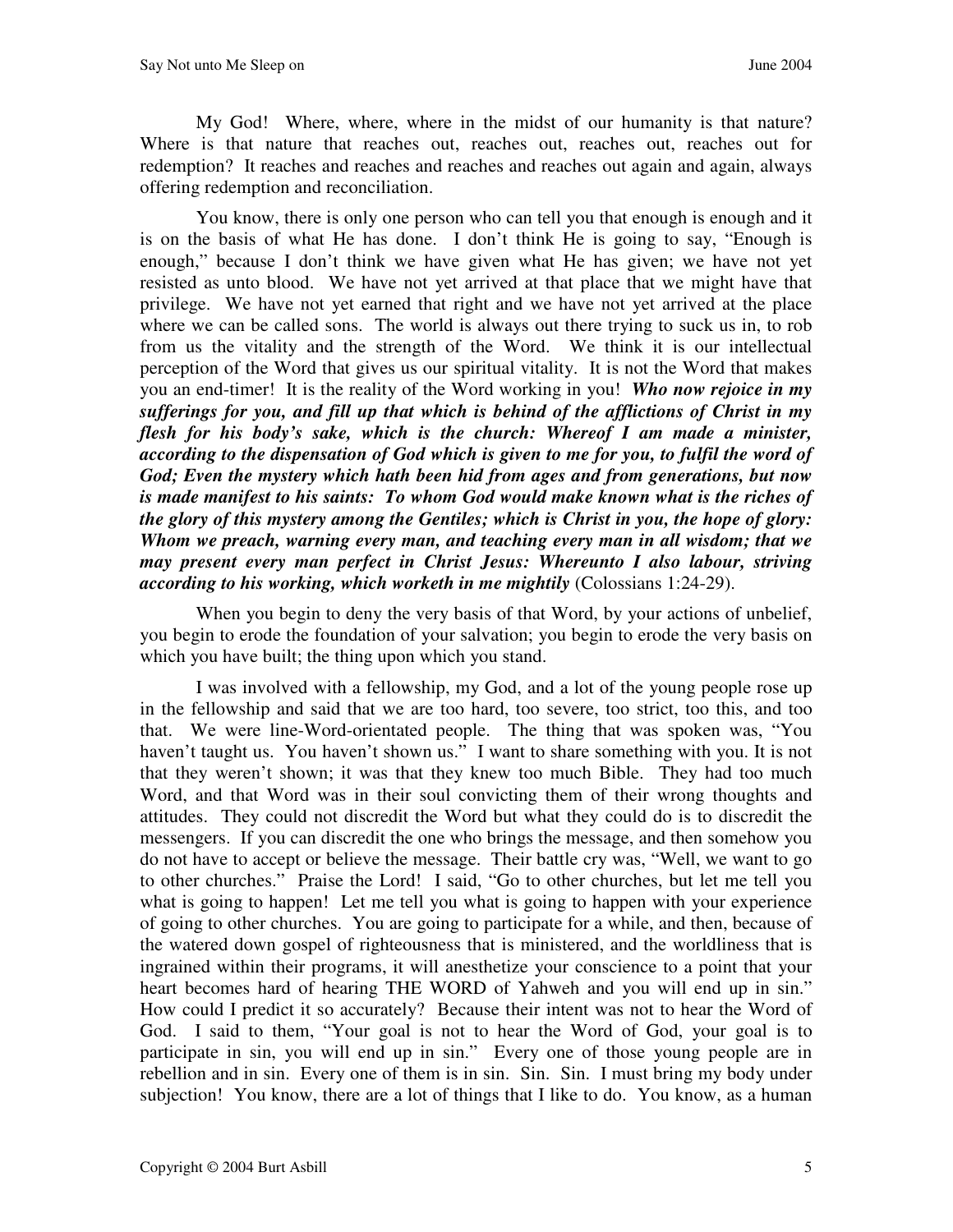being I have certain things that I like. There are a lot of clean activities out there that I would like to participate in, but there are some things that I can't do because they are not expedient or necessary for the sake of obtaining the Gospel of the Kingdom of God. Now, I'm not talking about the Gospel that I used to minister, of "get saved and get into heaven." I'm talking about the Gospel that walks and talks within the realm of my soul. I'm talking about the message of God's Word. It is a Gospel that has a personality, it is an entity, a life, it has a personality,. I am talking about THE Gospel of Sonship. That is why denominations go astray, because they don't have the fullness being preached and manifested in the midst of their congregations. They don't have the actuality of the Word that will produce the end-product (in God's mind), working in their soul. You know, we are not living in a time of part-time Gospel. We are not living there anymore. The time and the season does not afford us the part-time privilege.

Martin Luther thought that he had the entirety of Jehovah when he received his revelation of salvation. He only had a piece, he had but a part. Let him that hath an ear hear what the Spirit says to the church. He had only a fraction, a drop in the bucket, a taste of what was to come. But do you know what his revelation did for him? In his dispensation, it gave him the strength to resist the Catholic Church. And he resisted the Catholic Church. He still thought that The Church was the Catholic Church. He just thought that their doctrine of salvation was wrong. And though the man died Lutheran and in priests' garments, he was awarded a heavenly entrance because he walked the measure with the understanding of the revelation that Yahweh spoke to him. He resisted the Catholic Church on their doctrine of salvation. There could not be any mediator between God and man except Christ Jesus. He resisted. He resisted. He was in prison. He was beaten. He was threatened by all manner of things to change his doctrine. But the strength of justification by faith carried him from one year, to the next year, to the next year, until finally, hallelujah, my God, he was delivered from that oppression. It was the strength of that Word on salvation that carried him through those times of persecution. We, as a people, do not only have the Word of the strength and the vitality of the Word of salvation. W have got the Word of Salvation, we have got the Word of Baptism, we have got the Word of the Holy of Holies. Do you know that for some of us, at the end of the day, it would be much better for us if we had never heard, never heard, never heard the Word of the Kingdom. It makes no difference how you perceive it, do you understand? It makes no difference how you understand it, because there is an understanding that comes via the Holy Ghost that gives you an access to the TRUTH. *And ye shall know the truth, and the truth shall make you free* (John 8:32). *But the Comforter, which is the Holy Ghost, whom the Father will send in my name, he shall teach you all things, and bring all things to your remembrance, whatsoever I have said unto you* (John 14:26).

You know, Brother Alade, as a solicitor and as a barrister, you have to go in and investigate things, isn't that right? Correct me if I am wrong, but isn't there a realm of knowledge that is opened to you, as far as public records and those things are concerned, that is put at your disposal so that, in your investigation, you can come to a position of ascertaining what the truth of the matter really is? It functions in the same manner with the things of God. It is on the basis of the knowledge that you receive, and the understanding that you have in the Spirit of God that is in you, that you know this is truth. Hallelujah! Hallelujah!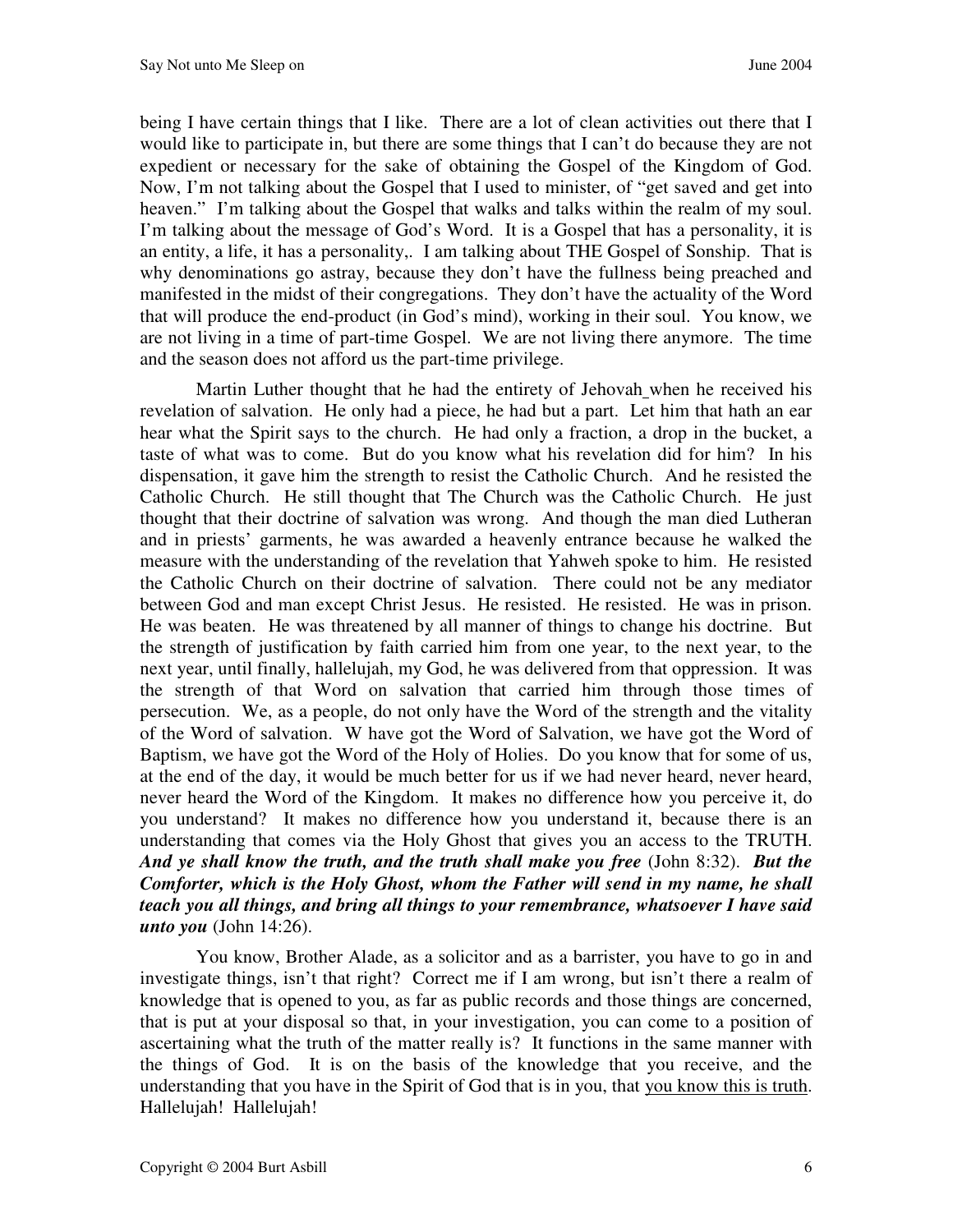You know, I wouldn't be a lawyer for nothing. Nope. Nothing against your profession, but the line would be double hard for me. I would not only have to ascertain my position of righteousness, but I could be held accountable for someone else's unrighteousness, if I began to move in an unrighteous manner, or in a righteous manner to defend unrighteousness. Just taking care of me alone is enough. Isn't that right, Nancy? Hallelujah! She has labored to keep me right. It is not an easy path for a wife to walk whose husband is in the ministry. Women with godly husbands, let me tell you something. They are not godly because they are men. They are not righteous because they have some supernatural gift. There is something that a woman has, in that place of intercession, that she has before the Lord, and an ability to perceive the thoughts that are working to bring forth something that is contrary to the Will of God. It is not getting up in your man's face and telling him that, "You need to do this and you need to do that." It is getting down on your face before God. The worst thing that could happen is when the wife enters into a place of transgression with her husband because she agrees with some offense that has worked against the Lord in his soul. No amen's. I'm telling you what I'm telling you now, today, is the Word of God. I didn't stay in my room and write down notes as to what I was going to preach to you about, and I'm not even preaching to you about what I was going to preach to you about. I'm preaching to you what the Holy Ghost is dropping in my ear.

As a rule, we men are so proud. I'm a man! Proud! "Well, okay, I made a mistake, well, I'm only human." But I'm still a man. I don't want to apologize; I don't want to humble myself. That is not manly behavior, nor is it acceptable to man's ego. The Bible says that if we don't humble ourselves, we will have no access into the Kingdom of God, we will have no place in the audience of Heaven before the throne of God. My God. Hallelujah! Women need to wake up to the reality of the spiritual warfare that they have been called to. God-fearing wives need to be aware of the weaknesses of their husbands, not for the sake of exposing them or for the sake of manipulating or brow-beating them into place, so that they can go before God. Utilizing the jurisdiction of the Holy Ghost that goes down and searches the inward most parts of your being, and knowing what your infirmity is, He makes intercession for you before God. What better place or position does a wife have, as well as a husband? This is not a one-sided affair, but this is what God is giving me to talk about. Your home is not broken up on the basis of contrariness. Your home is broken up on the basis of no intercession; no position of relationship with God!

How many of you believe that Judas was a scoundrel? Not one of you would disagree that He was a rascal. He was a traitor. Judas was a villain, and yet, having a relationship with Jesus, do you think He, Yeshua, knew that he was a thief? Do you think He knew it when He chose him? Why did He choose him? Do you think it was only so that the scriptures might be fulfilled, and one could be given over to the spirit of licentiousness and thievery? So a man could go out and commit suicide? Why did He choose to give him the bag as well as the calling? Why? Why? WHY? He wanted to redeem him, so he would not go beyond the line of demarcation. Right up until the time of the dipping of the sop. How is it that we think that we are in a different place? How is it that we think that we do not have the same propensity to do the same thing? Yeshua said in Matthew 25:40, *Verily I say unto you, In asmuch as ye have done it unto one of the least of these my brethren, ye have done it unto me.*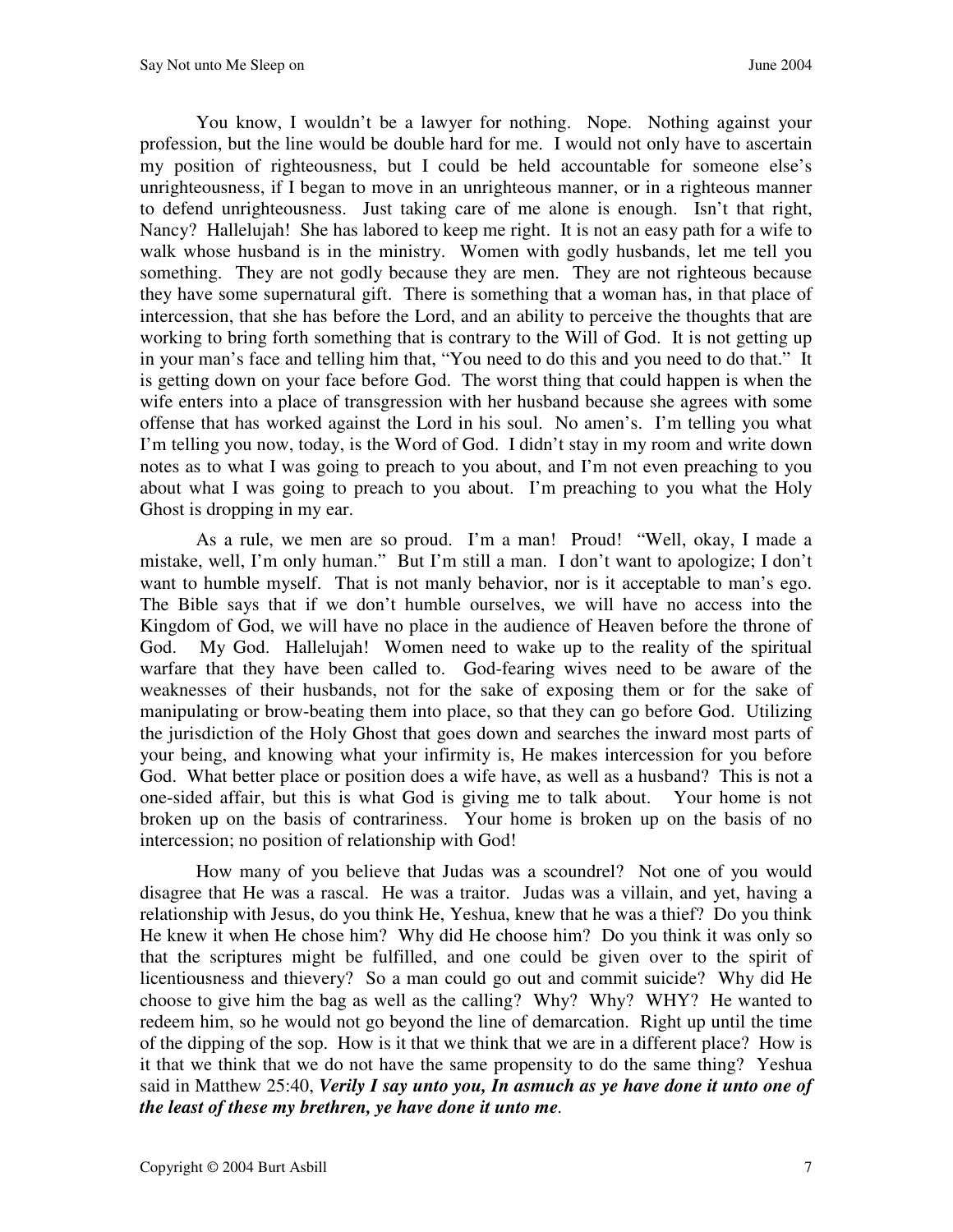My God, can you imagine sitting around a table, with Christ, taking and partaking of the divine fellowship of Heaven, and Yeshua is saying to you that, "the man whose hand is in the dish with Me, it is he that is going to betray Me." I would hope that if that would have been my hand anywhere near that dish, I would have jerked it back like it was a live-wire. As it was with them, so it is with us. Paul writes in I Corinthians 11:28, *But let a man examine himself, and so let him eat of that bread, and drink of that cup.* 

*29 For he that eateth and drinketh unworthily, eateth and drinketh damnation to himself, not discerning the Lord's body.* And we will be as that man in his hardheartedness, if we persist in the state of transgression against the Lord's Body. We will take as he took of the sop and will have the same experience that he had at the time that he took of it, for it says that Satan entered into him (John 13:27). Do you think that is a one-time occurrence? We haven't seen anything of the spirit of Judas as we are going to see in the end-time Body of Christ, because the spirit of anti-Christ is the spirit that was motivating Judas the whole time he was in and with the Living Word. John said, "We have touched Him, we have handled Him, and we have tasted Him" (I John 11:1). The Bible says, "Oh, taste and see that God is good" (Psalm 34:8). Like honey in the rock, and yet, all of the partaking, and all of the tasting, and all of the things, and the experience - my God! My God! My God! Can you imagine the people that rose from the dead? Lepers healed, arms extended, eyes seeing, people talking that could not talk, leprosy and all manner of disease healed, and yet, the man's heart was not changed. His destiny was not hell; his destiny was Heaven by virtue of the calling God called him with. God does not call one to perdition. Hello? God did not call him to perdition. Reconciliationists will say, "Well, he was created and destined for it." He was not destined for hell. God called him to be a disciple. God called him to be a part of that first fruits company of believers. God called him apart; they were going to sit on twelve thrones, judging the twelve tribes of Israel (Matthew 19:28). It was that the man refused, refused, refused, REFUSED, every time God moved. Every healing, every teaching, with every move of God there was within the heart of the man a moving away from the destiny that had been prepared for him and a creation of the entity of the heart that the Bible calls "the son of perdition" (John 17:12).

We say, "Boy, if I could sit under Jesus' teaching! I would not have done that! I would not have been that way!" We would have been just the same way, done the same things, just the way that they did. How do I know? Because I see it day in and day out! Over and over and over again! As the Word of God comes forth, there is a WORD! You know, I've been in this message maybe, 35 years. I think I've heard just about everything that can be talked about in 35 years. I have sat under ministries and their sermons. I have spent most of my life in church. I have heard the teachings of the Tabernacle from top to bottom, from left to right, all around, in and out, and I have never heard one Word, one Word that was the same as the last Word that I heard. There is always something new, always something to glean, always some strength, revelation, some understanding, something that God gives me as strength and vitality that I can add to my building!

Why do you think the devil wants to separate you from the brethren? It is because of the Word. Paul says there is only one Word, one doctrine, one baptism (Ephesians 4:5), and it is God's responsibility to eliminate, to take out, and to sift. We take the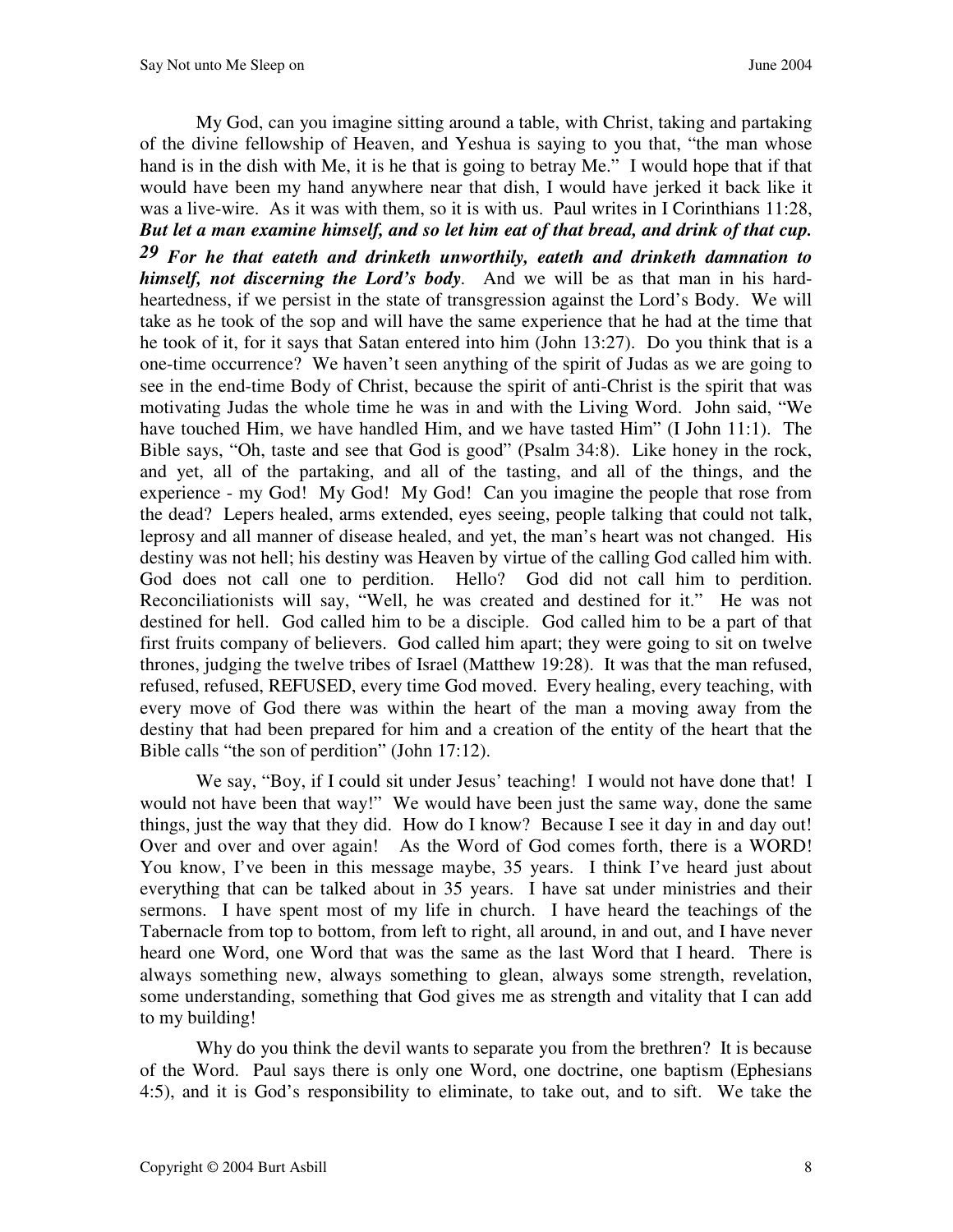sifting on ourselves sometimes. (And we think that that which is sifted, because we have extracted ourselves from that set of circumstances or from that relationship, that we are right!) I want to tell you something! God doesn't take sides! God doesn't take sides!

There is a scripture found in the story of Joshua, about when they were going up against the heathen of the land. *And it came to pass, when Joshua was by Jericho, that he lifted up his eyes and looked, and, behold, there stood a man over against him with his sword drawn in his hand: and Joshua went unto him, and said unto him, Art thou for us, or for our adversaries? 14And he said, Nay; but as captain of the host of the LORD am I now come. And Joshua fell on his face to the earth, and did worship, and said unto him, What saith my lord unto his servant? 15And the captain of the LORD'S host said unto Joshua, Loose thy shoe from off thy foot; for the place whereon thou standest is holy. And Joshua did so* (Joshua 5:13-15). So there was a man standing by the gate with His sword drawn in His hand. He was there in the camp of Israel, and yet he had His sword drawn. He was in the midst of the chosen of God, and yet He had His sword drawn. And Joshua, presumptuous Joshua, because of his position, because of his knowledge, because of the fact that he was the Lord's anointed, because he was the leader of Israel by the anointing and laying on of hands by Moses. Hallelujah! Can you imagine what it must have been to have the hands of Moses laid on you and have the charge and the electrical energy that was God in Moses begin to move through Moses into you? I don't think it was a peaceful event. I think it would probably be like when you go under those paddles to resuscitate your heart; your body goes rigid. Hallelujah! Your hair stands up on end as God rushes into your soul. Now if anybody was right, he had to be right! Joshua, in his position of presumption, because of his place of understanding, because of his leadership, because of his experience with God, he goes boldly up to Him. I almost think he might have had his hand on his sword. Boy, that would be ironic wouldn't it? That is something I might ask him when I see him, Brother duCille. Hallelujah! He might have even had his hand on his sword. He was a warrior. He didn't know who this man was, and he asked Him the question, "Whose side are you on?" And the Captain of the Lord's host put him in his place! And Joshua humbled himself! He humbled himself!

We think leadership is standing up for our rights. We think leadership is taking the position of responsibility. That has nothing to do with it. It says that Moses was the meekest man in all the earth (Numbers 12:3), and there must have been some of that meekness that was in Moses, that must have been imparted to Joshua. The man said, "I am Captain of the Lord's Host." We think we can withstand man. We think we can stand up in the midst of our authority and shake our finger and make our case, but that isn't the case at all. Hallelujah! He said, "I am the captain of the Lord's Host." The scripture says that Joshua fell on his knees and worshiped. Didn't it say that? It says that Joshua fell down on his face and worshiped (Joshua 5:14), so we know that it wasn't an angel.

Brethren, let me tell you something. You've come here for whatever reason you've come. God has an entirely different intention. God has a different intention. Some of us have been here for a while and have not allowed the Spirit of God to do what the Spirit of God wants to do. Some of you are coming in fresh with all kinds of perceptions. All the perceptions that you have or all the desire that you need is that you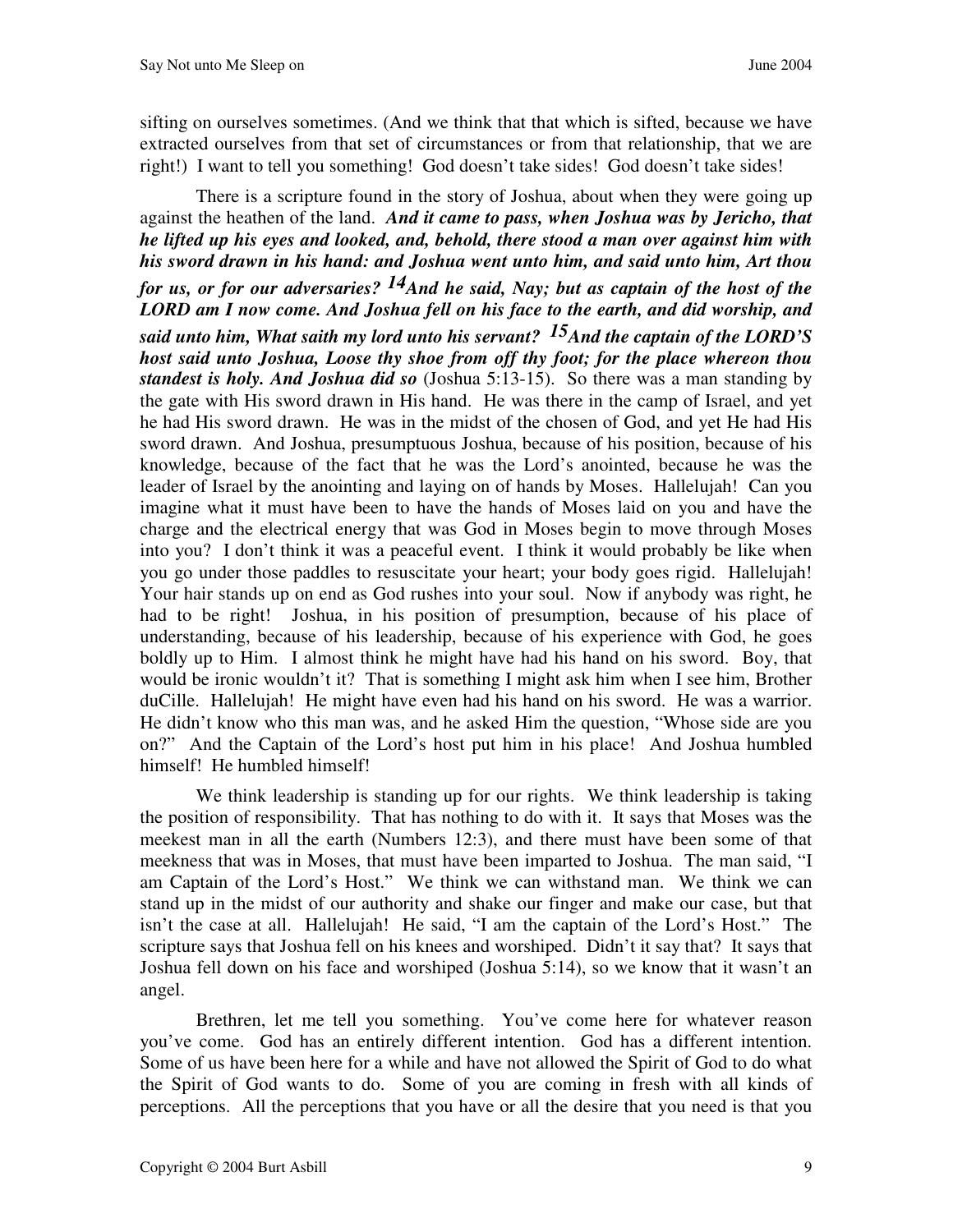want to meet with Jesus and it is on the basis of that meeting that you and I are going to be changed. If we sit here and resist Him because we don't like the personalities involved, or we don't think that we are getting the recognition or the credit that we need, or we are not given the time that we need to enjoy the terrain in which we are planted, **WE ARE NOT GOING TO SEE JESUS!** 

I was walking down the road here a couple of days ago with a friend of mine who went home after the last session. I was walking down the road and we were talking about the things of God and all of a sudden I went into a vision. I saw this beautiful lush pond and it had all of these trees all around it and there was a waterfall flowing into it, falling into it. There was a bunch of little children in the pond and they were just splashing and having fun, screaming and yelling. You know how kids are, just having the best time of their life. And all the time, all the time, all the time that I was looking, it was a pond that was infested with crocodiles. It was a pond infested with crocodiles. Do you know something? Crocodiles aren't docile animals. Crocodiles are an animal that will take advantage of something when a situation of food is presented to them. We have stories about crocodiles, or alligators, jumping up on the wharf and pulling people into the water or pulling people out of boats. And these children were down there having the greatest time of their life and all the time death was stalking them. Death was stalking them.

Let me say that the Church had better wake up! The Church had better wake up to the position, the reality, the authority, and the need for them to be under that authority. I'm not talking about man. God has designated certain things in the Body. I don't argue with the calling and election of God. There are certain ministries in the Body in which I recognize the authority of God and I find myself submitting to the authority. Sometimes God reveals to me their weaknesses. But that doesn't eliminate, annihilate, or wipe out my position of responsibility or submission. Hallelujah! If I have the right attitude, if I am in the right way and I move in the right manner in my submission to that authority, then God has a responsibility to keep me in the path of righteousness for His Name's sake. We are not men that have unrighteous intentions. We are not talking about that! The Bible says that we are to know them that labour among us (I Thessalonians 5:12). What I'm talking about is the unction, the anointing, the Spirit of God in me that witnesses to the Spirit of God in the ministry. I am talking about the Word of God that is coming forth and the nature of that Word that is being demonstrated within the realm of humanity in that particular vessel. Paul said, "Follow me, as I follow Christ." (I Corinthians 11:1). Paul wanted to bring up other people, and he said to Timothy, "Select out men among you; men that have integrity and righteousness; men that have a love for God and teach them." Timothy was evidently something of a young man. At least he was a whole lot younger then some of them in his congregation, yet there was a delegation of authority that was put upon him that was not self-appointed.

We have spiritual diseases and one of them is what I call Apostle-itis. It is a disease that is self-designated, self-orientated and self-exalting and self-terminating. Hallelujah! There is a need for us to understand why we are called. Brother Kinnogah, you want somebody that would work with you in Kenya to be a person that is dedicated, right? You want somebody that is tried and proven. You know what the conditions are if we were to send someone over to Kenya to work with you, isn't that right? You know the spirits they will have to contend with. You don't want somebody that is wishy-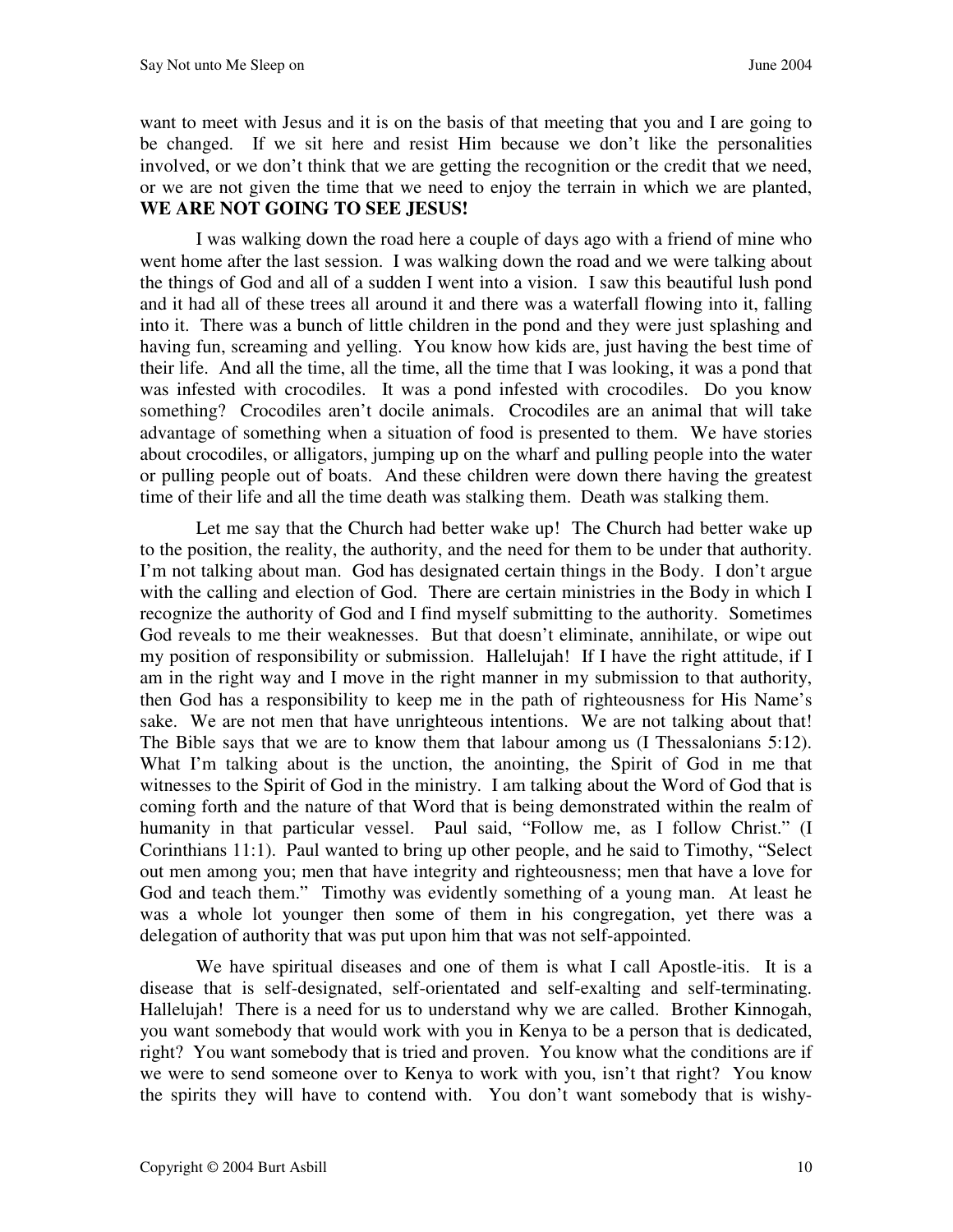washy. You don't want someone who is self-orientated, self-exalted or that has a high opinion of their own ministry. You want somebody that has been tried, that has worked in the church under authority, and has been able to grow and has learned the mechanics of what it means to submit. We want women to submit. Husbands will say with great authority, "You are a rebellious woman." I'll tell you what, nine times out of ten, if you've got a rebellious wife, it is because she has got a rebellious husband. Submission is not something that you orchestrate, administrate, manipulate or get by a spirit of control! There was someone in the Body awhile back that was promoting tapes on the subject of submission by a man whose name I believe is Pearl. I personally think he has done more damage than good in how we look at and how we teach submission, and yet, I've heard the quotations that he quotes, infiltrated in and amongst the Body of Christ. Bossy, controlling women. Well, how about the bossy, controlling man that is using the term as well as the attitude of "bossy, controlling woman" to restrain his wife and bring her into a place of subjection? What ever happened to prayer and fasting? Or of humbling yourselves before the Lord? *Do ye think that the scripture saith in vain, The spirit that dwelleth in us lusteth to envy? But he giveth more grace. Wherefore he saith, God resisteth the proud, but giveth grace unto the humble. Submit yourselves therefore to God. Resist the devil, and he will flee from you. Draw nigh to God, and he will draw nigh to you. Cleanse your hands, ye sinners; and purify your hearts, ye double minded. Be afflicted, and mourn, and weep: let your laughter be turned to mourning, and your joy to heaviness. Humble yourselves in the sight of the Lord, and he shall lift you up* (James 4:5-10). Submission is something that a woman learns by reason of the fact or virtue of the man submitting himself to the authority that God has placed him under, to the authority of Christ, that is supposed to be his covering. We have seen a great deal of that in this conference. I'm not talking about husbands and wives; I'm talking about authority and the Body. What I am speaking about is people coming up with their own ideas, with their own agendas, without any awareness, without any concept, without any thought as to the mind of God or what intentions God may have. Do you know some of you are alive because of prayer and intercession in spite of what you have done, because God does not want reproach to come upon His Word! Not by virtue of your discernment, or by virtue of your perceived ministry, but by virtue of the fact that Elohim desires to see you delivered.

I can remember the first time I went to Africa. I was scared spit- less. It wasn't like it is now. Now it is nice compared to the first time I was there. When I first went there, the first thing that hit me when I got off the plane was the humidity. There was no air-conditioning. They only had one light bulb down at the end of the hall. It was pitch dark. "Oh my, what am I doing here?" And the jet -way was not steady or stable. It was kind of wiggling around. I haven't been there for a while, but things have changed. I know the last time I went there they had lighted corridors. They had air-conditioning. They didn't have it turned on, but they did have it. It was dark, and all I could see was the whites of the guard's eyes and the gleam of the one light off the barrel of his gun. I don't know what it was about that that was so intimidating, but this was my experience that I am telling you about. I don't know what it is about me, but they always seem to single me out for harassment. They always pick on me. The guard said, "What are you doing here? Let me see your passport!" Now, I've been told not to give my passport to anybody. The guard said, "Let me see your passport!" "You can't have my passport."